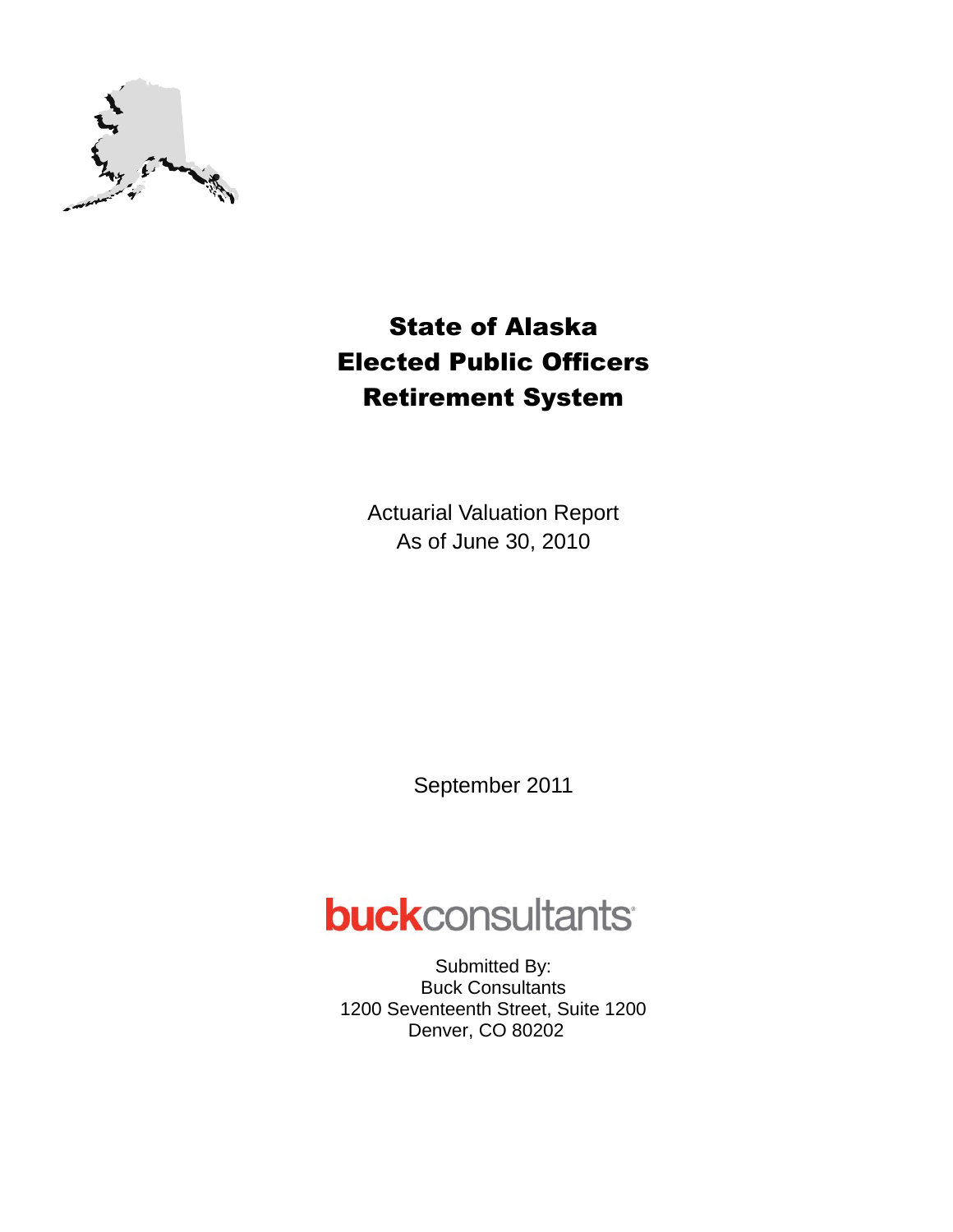# **Contents**

| Section 1: |                                                                          |  |
|------------|--------------------------------------------------------------------------|--|
| 1.1        | Summary of the Alaska Elected Public Officers                            |  |
| 1.2        |                                                                          |  |
| 1.3        |                                                                          |  |
| Section 2: |                                                                          |  |
| 2.1        |                                                                          |  |
| 2.2        |                                                                          |  |
| 2.3        |                                                                          |  |
| Section 3: |                                                                          |  |
| 3.1        |                                                                          |  |
| 3.2        |                                                                          |  |
| 3.3        | Actuarial Assumptions, Methods and Additional Information Under GASB  17 |  |



State of Alaska Elected Public Officers Retirement System As of June 30, 2010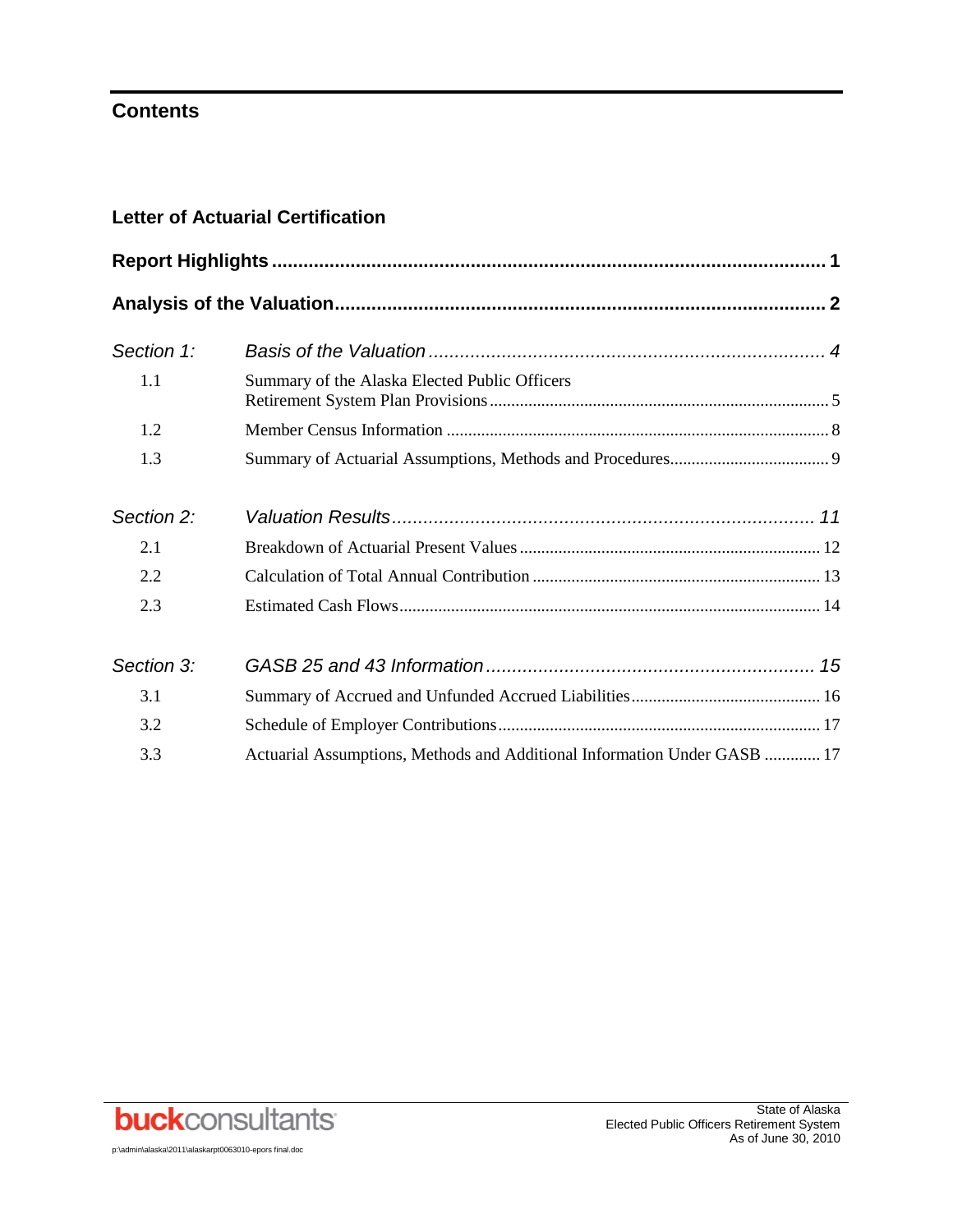# **buck**consultants

# A Xerox Company

September 30, 2011

State of Alaska Department of Administration Division of Retirement and Benefits P.O. Box 110203 Juneau, AK 99811-0203

To the Commissioner of Administration:

#### **Actuarial Certification**

The bi-annual actuarial valuation required for the State of Alaska Elected Public Officers Retirement System has been prepared as of June 30, 2010 by Buck Consultants. The purposes of the report include:

- (1) a presentation of the valuation results of the Plan as of June 30, 2010;
- (2) a review of experience under the Plan for the year ended June 30, 2010;
- (3) a determination of the appropriate contribution amount which will be applied for the fiscal year ending June 30, 2011; and
- (4) the provision of reporting and disclosure information for financial statements, governmental agencies, and other interested parties.

In preparing this valuation, we have employed generally accepted actuarial methods and assumptions, in conjunction with employee data provided to us by the Division of Retirement and Benefits. The employee data has not been audited, but it has been reviewed and found to be consistent, both internally and with prior years' data. Actuarial methods, medical cost trend, and assumed blended medical premiums were also reviewed.

The contribution requirements are determined as a level dollar amount to reflect the cost to amortize the unfunded liability over a fixed 25-year period. A summary of the actuarial assumptions and methods is presented in Section 1.3 of this report. The actuarial assumptions have been revised since the last actuarial valuation as of June 30, 2008 based on a review of experience for the State of Alaska's retirement systems to more accurately reflect expected experience. The assumptions, when applied in combination, fairly represent anticipated future experience of the System.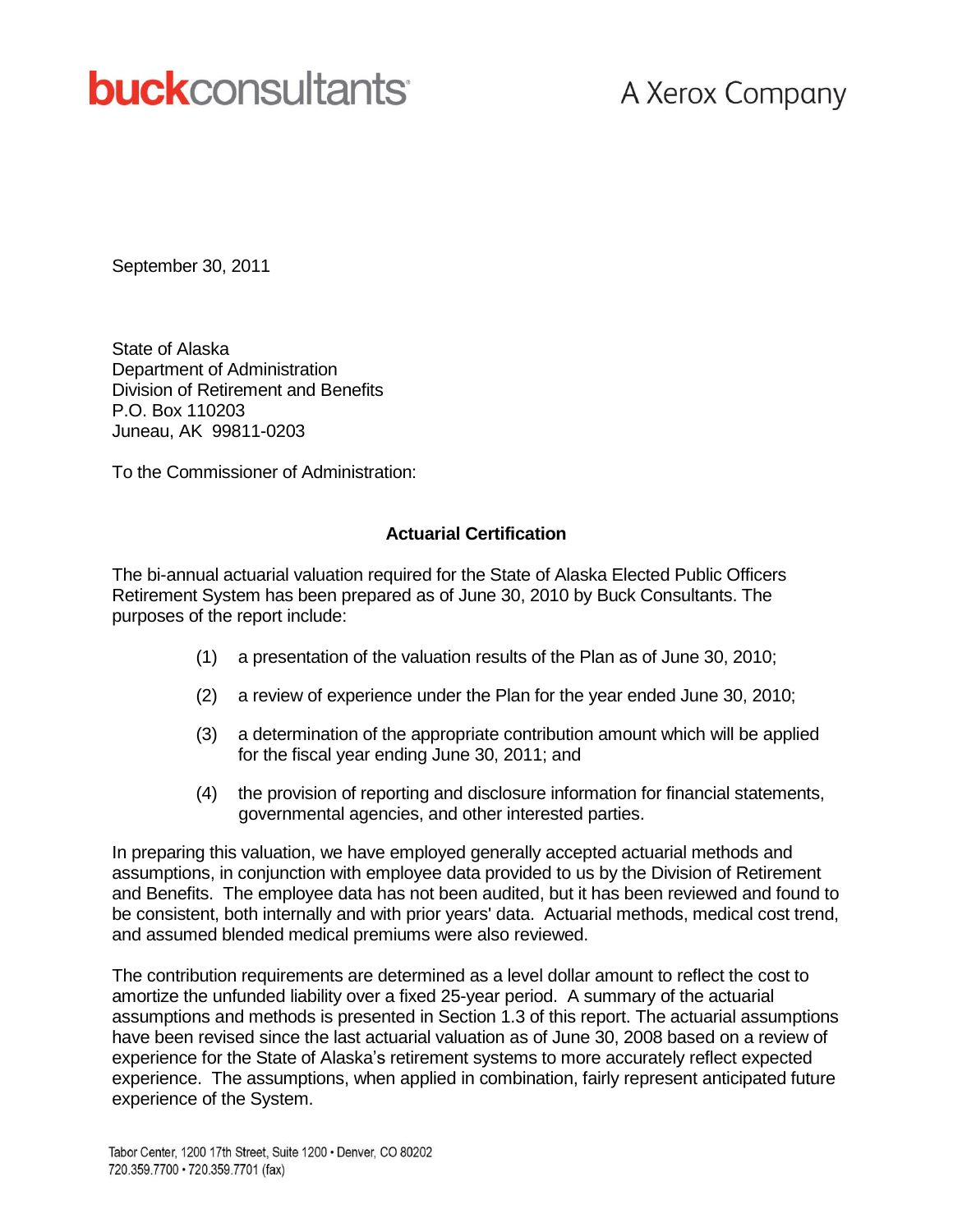Actuarial Certification September 30, 2011

Future contribution requirements may differ from those determined in the actuarial valuation because of:

- (1) differences between actual experience and anticipated experience based on the actuarial assumptions;
- (2) changes in actuarial assumptions or methods;
- (3) changes in statutory provisions; or
- (4) differences between the contribution rates determined by the actuarial valuation and those adopted by the Board.

The undersigned are members of the American Academy of Actuaries and the Society of Actuaries, are fully qualified to provide actuarial services to the State of Alaska, and are available to answer questions regarding this report.

We believe that the assumptions and methods used for funding purposes and for the disclosures presented in this report satisfy the parameter requirements set forth in the Government Accounting Standards Board (GASB) Statement Nos. 25 and 43.

We believe that this report conforms with the requirements of the Alaska statutes, and where applicable, other federal and accounting laws, regulations and rules, as well as generally accepted actuarial principles and practices.

Sincerely,

Devid H. Alschinday

David H. Slishinsky, ASA, EA, MAAA Principal, Consulting Actuary

The undersigned actuary is responsible for all assumptions related to the average annual per capita health claims cost and the health care cost trend rates, and hereby affirms her qualification to render opinions in such matters, in accordance with the qualification standards of the American Academy of Actuaries.

Relixe a Binett

Melissa Bissett, FSA, MAAA Senior Consultant, Health & Productivity

**buck**consultants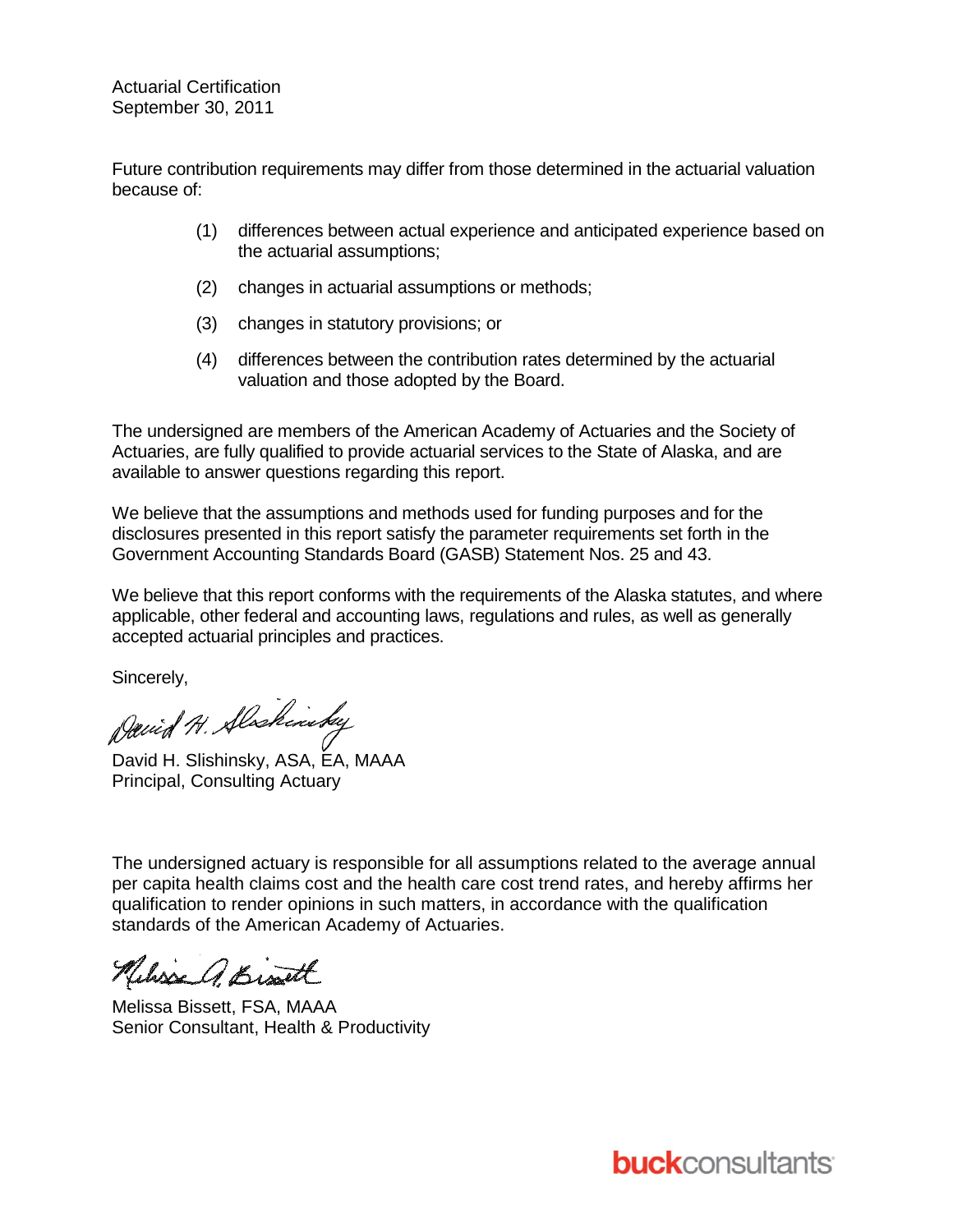# **Report Highlights**

This report has been prepared by Buck Consultants for the State of Alaska Elected Public Officers Retirement System to:

- (1) Present the results of a valuation of the State of Alaska Elected Public Officers Retirement System as of June 30, 2010;
- (2) Review experience under the plan since the last actuarial valuation;
- (3) Determine the contribution for the Elected Public Officers Retirement System;
- (4) Provide reporting and disclosure information for financial statements, governmental agencies, and other interested parties.

This report is divided into three sections. Section 1 describes the basis of the valuation. It summarizes the plan provisions, provides information relating to the plan members, and describes the funding methods and actuarial assumptions used in determining liabilities and costs.

Section 2 contains the results of the valuation. It includes the current annual costs and reporting and disclosure information.

Section 3 contains the information required by GASB 25 and 43.

The principal results are as follows:

| <b>Funding Status as of June 30</b> |                                               | 2008 |            |     | 2010       |  |  |
|-------------------------------------|-----------------------------------------------|------|------------|-----|------------|--|--|
| (a)                                 | <b>Valuation Assets</b>                       |      |            |     |            |  |  |
| (b)                                 | <b>Actuarial Accrued Liability</b>            |      | 26,929,610 | -SS | 23.791.970 |  |  |
| (c)                                 | Accrued Benefit Funding Ratio, $(a) \div (b)$ |      | 0%         |     | 0%         |  |  |

| <b>Recommended Contribution</b> |                                                                               | 2008 |           | 2010 |           |
|---------------------------------|-------------------------------------------------------------------------------|------|-----------|------|-----------|
| (a)                             | Normal Cost                                                                   | \$   | $\theta$  | S    | $\theta$  |
| (b)                             | Past Service Cost                                                             |      | 1,910,722 |      | 1,646,051 |
| (c)                             | Total Annual Cost, $(a) + (b)$                                                | \$   | 1,910,722 | S    | 1,646,051 |
| (d)                             | <b>Expected Annual Benefit Payments and Claim</b><br>Costs                    | S    | 2,035,063 | \$   | 1,821,663 |
| (e)                             | <b>Total Annual Recommended Contribution</b><br>[Greater of $(c)$ and $(d)$ ] | S    | 2,035,063 | S    | 1,821,663 |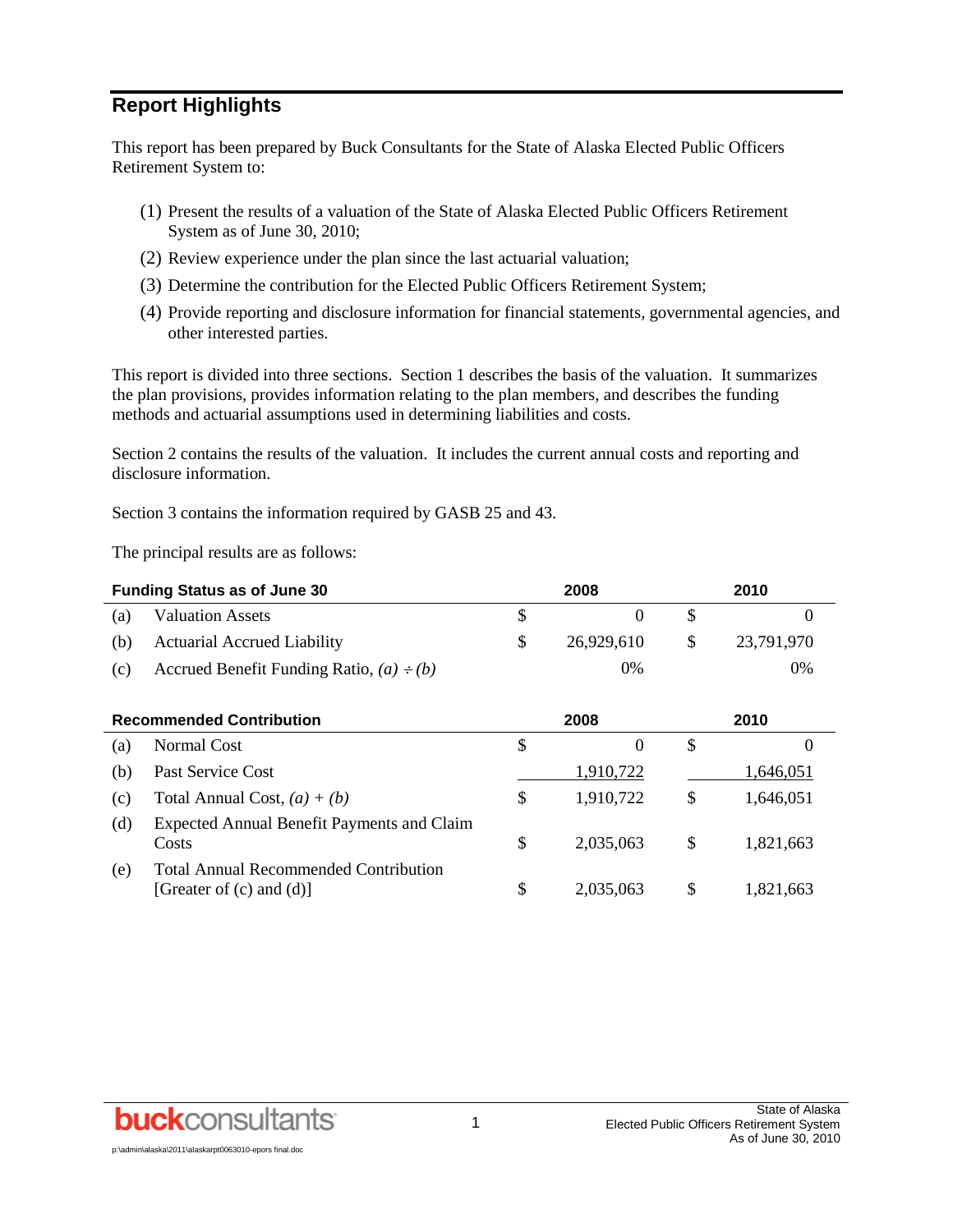### **Analysis of the Valuation**

#### *Actuarial Assumptions*

This actuarial valuation report is for the Elected Public Officers Retirement System (EPORS) of the State of Alaska. Plan benefits are not prefunded, but are paid when due. In order to discount the value of future benefit payments, we have assumed an interest rate of 4.75% per year. This is reflective of the expected long-term rate of return of general fund assets, the source of benefit funding. So long as the plan is operated on a "pay-as-you-go" basis and no assets are accumulated in the Plan, this will be a relatively unimportant assumption. However, the interest assumption is necessary in order to develop present values and other liability calculations which are desired by the Governmental Accounting Standards Board.

#### *Actuarial vs. Pay-As-You-Go-Funding*

Since inception in 1976, benefits under EPORS have been paid for on a pay-as-you-go basis. This means that just enough money has been appropriated each year to pay the benefits as they come due. Under this method, no fund is built up and therefore, no investment earnings offset the State's cost. In Section 2.3 of this report, we have projected the total benefit payments under EPORS for the next 35 years. Annual benefit payments are projected to decrease from their current levels, which are approximately \$1,800,000 per year.

This valuation uses the Entry Age Actuarial Cost Method to disclose costs and liabilities. The actuarial funding method amortizes all unfunded liabilities over 25 years in level dollar payments. There is also no normal cost component because there are no longer any active members in EPORS. Since all of the costs and liabilities of EPORS are associated with inactive members and because there are no assets in an EPORS fund, the costs associated with EPORS are past service costs only.

The results are only valid if actual experience tracks closely with the actuarial assumptions. We have used our "best guess" in an attempt to predict long-term future rates of inflation, general fund investment performance and life expectancy for retired elected public officers. These estimates are subject to shortterm volatility. Nevertheless, we believe that the assumptions, in the aggregate, are reasonable and that the results provide a starting place to determine costs under EPORS. If it is decided to prefund these benefits, the discount rate should be reviewed to be reflective of the expected rate of return given the fund's asset allocation.

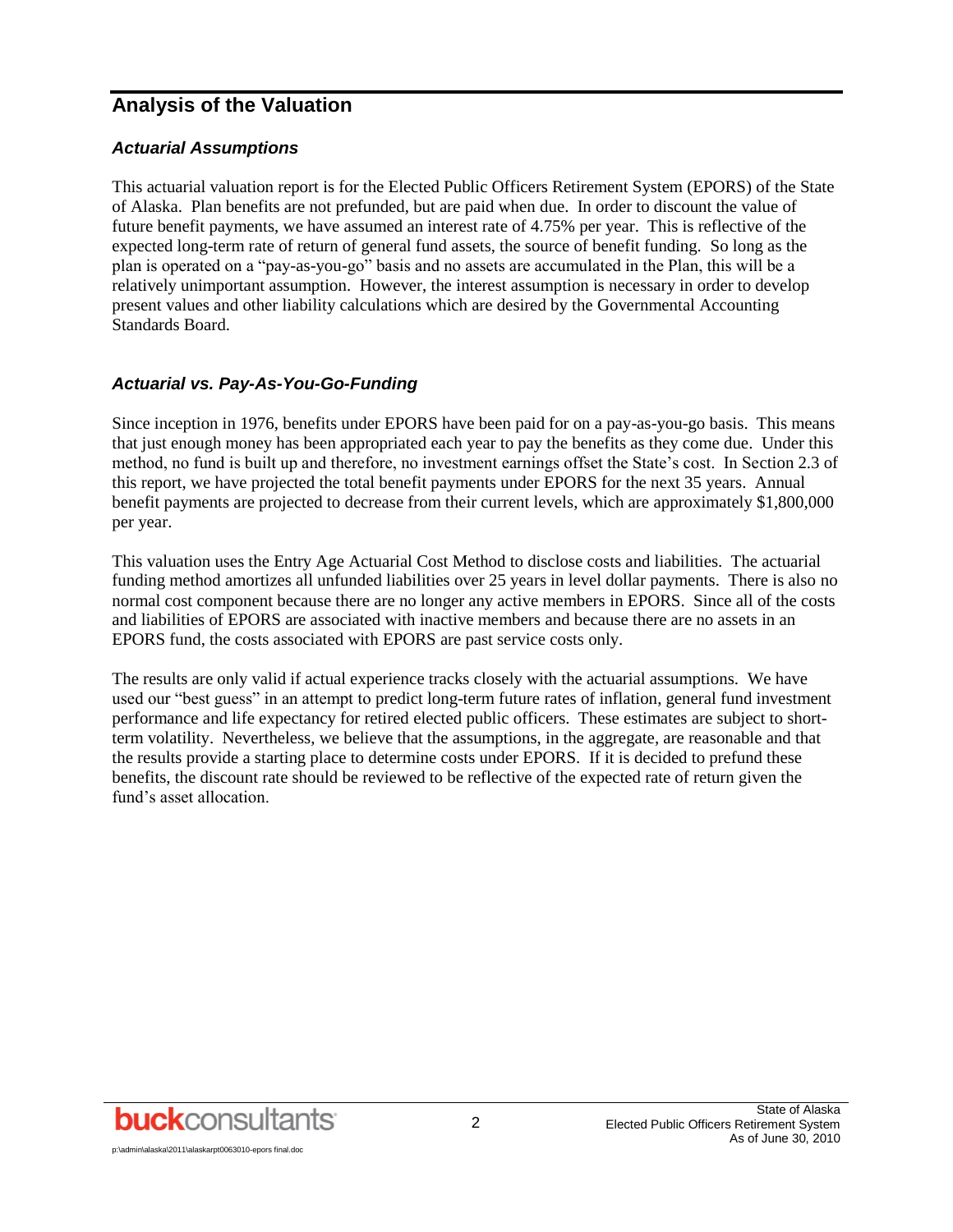# **Analysis of the Valuation**

#### *Changes Since Prior Valuation*

There were three changes in assumptions from the prior valuation in 2008. The first two changes are a result of an experience analysis performed on the population experience of the Public Employees' Retirement System (PERS) and the Teachers' Retirement System (TRS) from July 1, 2005 through June 30, 2009. Effective for the June 30, 2010 valuation, the Alaska Retirement Management Board adopted the changes to the demographic and economic assumptions recommended by the actuary at the December 2010 Board meeting. These changes include changing the post-termination mortality to be consistent with PERS and changing the inflation assumption to 3.12% per year. The third change involved decreasing the Medicare Part B only proportion of all medicare retirees from 4% to 0.6%.

|                                                                                                                      | <b>Pension</b>   | <b>Healthcare</b> | <b>Total</b>      |
|----------------------------------------------------------------------------------------------------------------------|------------------|-------------------|-------------------|
| (1) Accrued Liability, June 30, 2008                                                                                 | 22,194,484<br>S. | 4,735,126<br>\$   | 26,929,610<br>\$  |
| Expected Accrued Liability as of June 30, 2010<br>(2)                                                                | 21,297,698<br>S. | 4,289,831<br>\$   | 25,587,529<br>\$  |
| Change in actuarial assumptions<br>(a)                                                                               | 511,624          | 219,835           | 731,459           |
| Change in actual increases versus expected<br>(b)<br>increases in variable benefits and data<br>changes <sup>1</sup> | (2,666,692)      | $\mathbf{0}$      | (2,666,692)       |
| More precise data regarding which members<br>(c)<br>are eligible for Part B only                                     | $\overline{0}$   | (932,751)         | (932,751)         |
| Expected Accrued Liability as of June 30, 2010<br>(3)                                                                | 19,142,630       | 3,576,915<br>\$   | 22,719,545<br>\$  |
| Actual Accrued Liability, June 30, 2010<br>(4)                                                                       | 19,550,666       | 4,241,304         | 23,791,970        |
| (5) Liability Gain/(Loss), $(3) - (4)$                                                                               | (408, 036)<br>\$ | (664,389)<br>\$   | \$<br>(1,072,425) |

#### *Development of Actuarial Gain/(Loss)*

l

*<sup>1</sup> There were several data changes in the benefit amounts for retirees. This caused a reduction in the benefits and accrued liability.*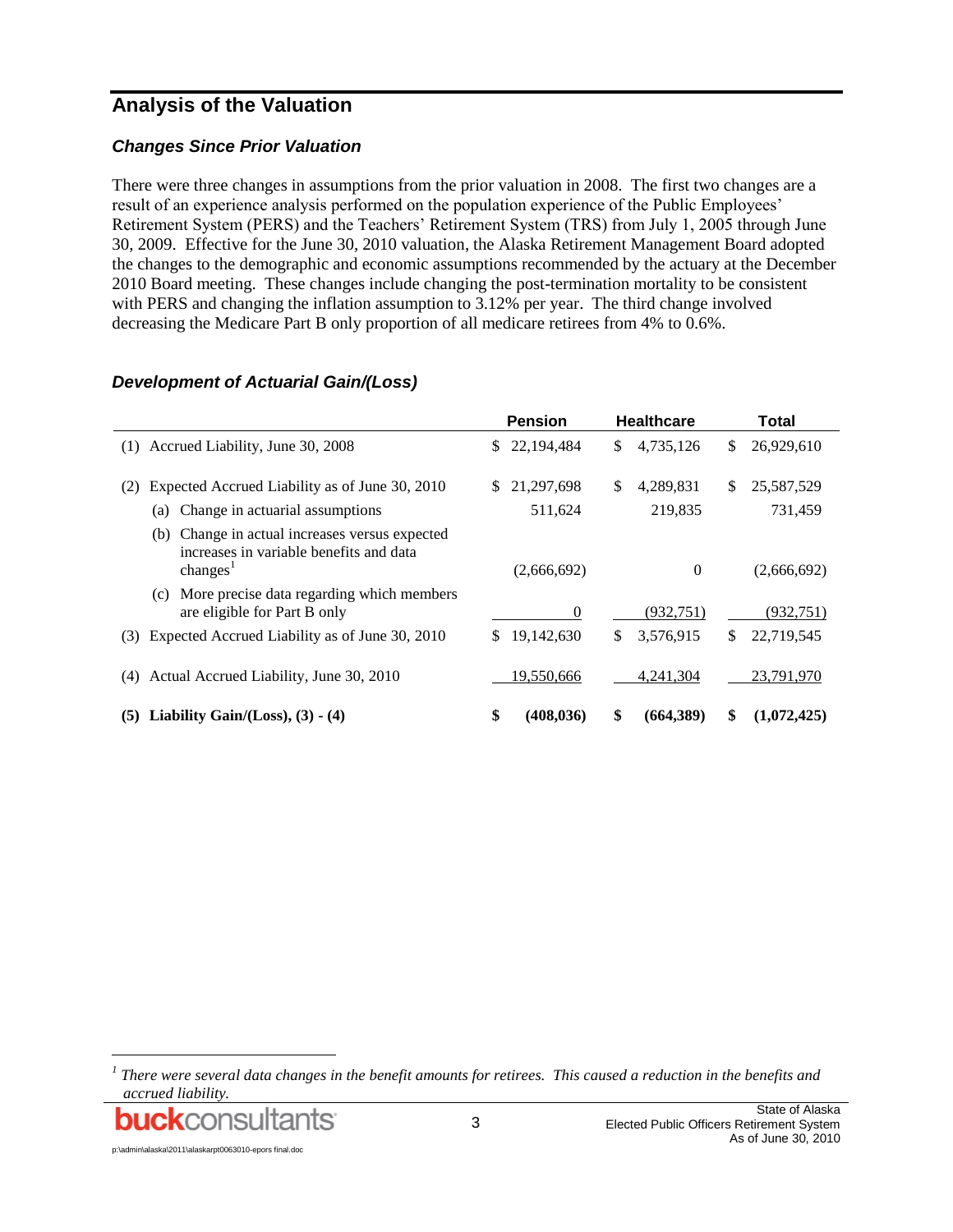#### **Section 1 Basis of the Valuation**

In this section, the basis of the valuation is presented and described. This information – the provisions of the plan and the census of members – is the foundation of the valuation, since these are the present facts upon which benefit payments will depend.

A summary of plan provisions is provided in Section 1.1 and member census information is shown in Section 1.2.

The valuation is based upon the premise that the plan will continue in existence, so that future events must also be considered. These future events are assumed to occur in accordance with the actuarial assumptions and concern such events as the number of members who will retire, die, terminate their services, their ages at such termination and their expected benefits.

The actuarial assumptions and the actuarial cost method, or funding method, are described in Section 1.3.

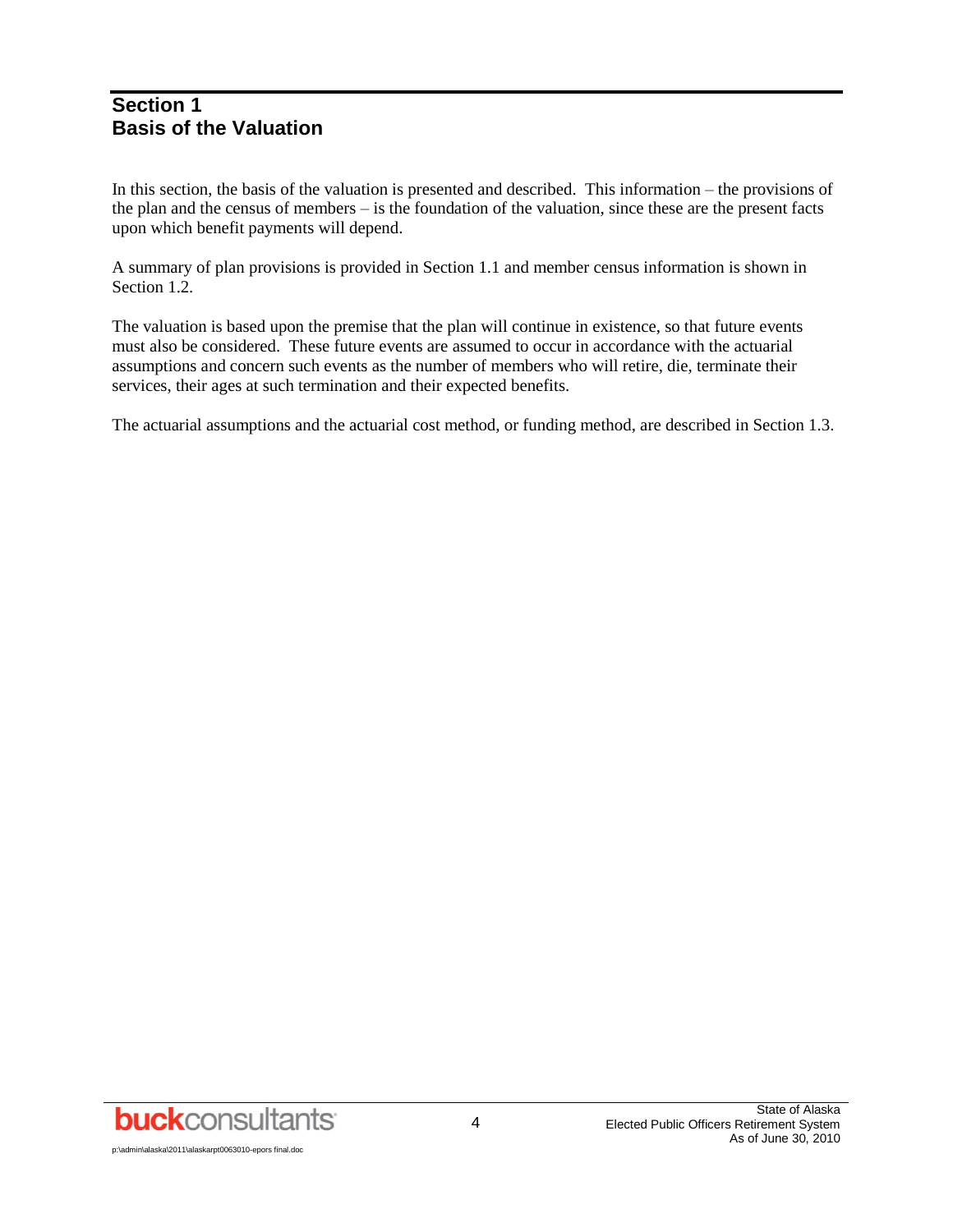### **Section 1.1 Summary of the Alaska Elected Public Officers Retirement System Plan Provisions**

#### **(1) Employees Included**

The governor, lieutenant governor, and members of the Alaska State Legislature, holding office between January 1, 1976 and October 14, 1976.

#### **(2) Employee Contributions**

- (a) Mandatory employee contribution: 7% of salary.
- (b) Interest Credited: 4.5% compounded semi-annually on June 30 and December 31.
- (c) Voluntary Refund at Termination: Return of contributions with interest.
- (d) Refund at Death: If no eligible survivors, return of contribution with interest to designated beneficiary or beneficiaries.

#### **(3) Normal Retirement Benefit**

- (a) Eligibility: Age 60 with 5 or more years of paid service.
- (b) Type: Life with automatic 50% joint and survivor benefit if married at least one year prior to date of death. If the accrued benefit formula percentage is less than 60% at the time of death, the survivor benefit may not be less than 30% of the current base salary of the judicial office.
- (c) Amount: Members may irrevocably choose between two types of benefit calculations at the time of retirement: variable Alaska Statute (AS) 39.37.050(a)(1) and fixed AS  $39.37.050(a)(2)$ . Under the variable method, benefits are calculated based on the active salary of the office from which the member retired. Benefits may raise or lower depending on the change in the active salary. The fixed method bases the calculation on the average monthly compensation as defined in AS 39.35.680. Benefits calculated under the fixed method do not change when the active salary changes. Benefit calculation is 5% for each year of elected public officer service plus 2% for any other PERS service performed to a maximum of 75% times either the salary of the office from which the member retired or the average monthly salary depending on which option is chosen.
- (d) Variable Benefit Increases/Decreases: Members who elect a variable benefit will have their benefit recalculated when the active salary of the position they retired from changes. If the salary lowers, retirement benefits will also be lowered.
- (e) Cost of Living Increases: Retired members who select the variable option are eligible for post retirement pension increases (Chapter 91, Section 1 SLA 2001) if they have been receiving benefits without an increase for at least 10 years. Benefits will be increased by 75% of the cost of living increase calculated from the date of the last benefit adjustment or the date when the member retired, whichever is later. The member may not receive another adjustment based on the salary and, if appropriate, allowances established under AS 24.10.110, authorized for the office from which the member retired until the resultant increase in benefits equals or exceeds the increase based on the post retirement pension adjustments. Increases in benefit payments under the post retirement pension adjustment are effective July 1 of each calendar year.

p:\admin\alaska\2011\alaskarpt0063010-epors final.do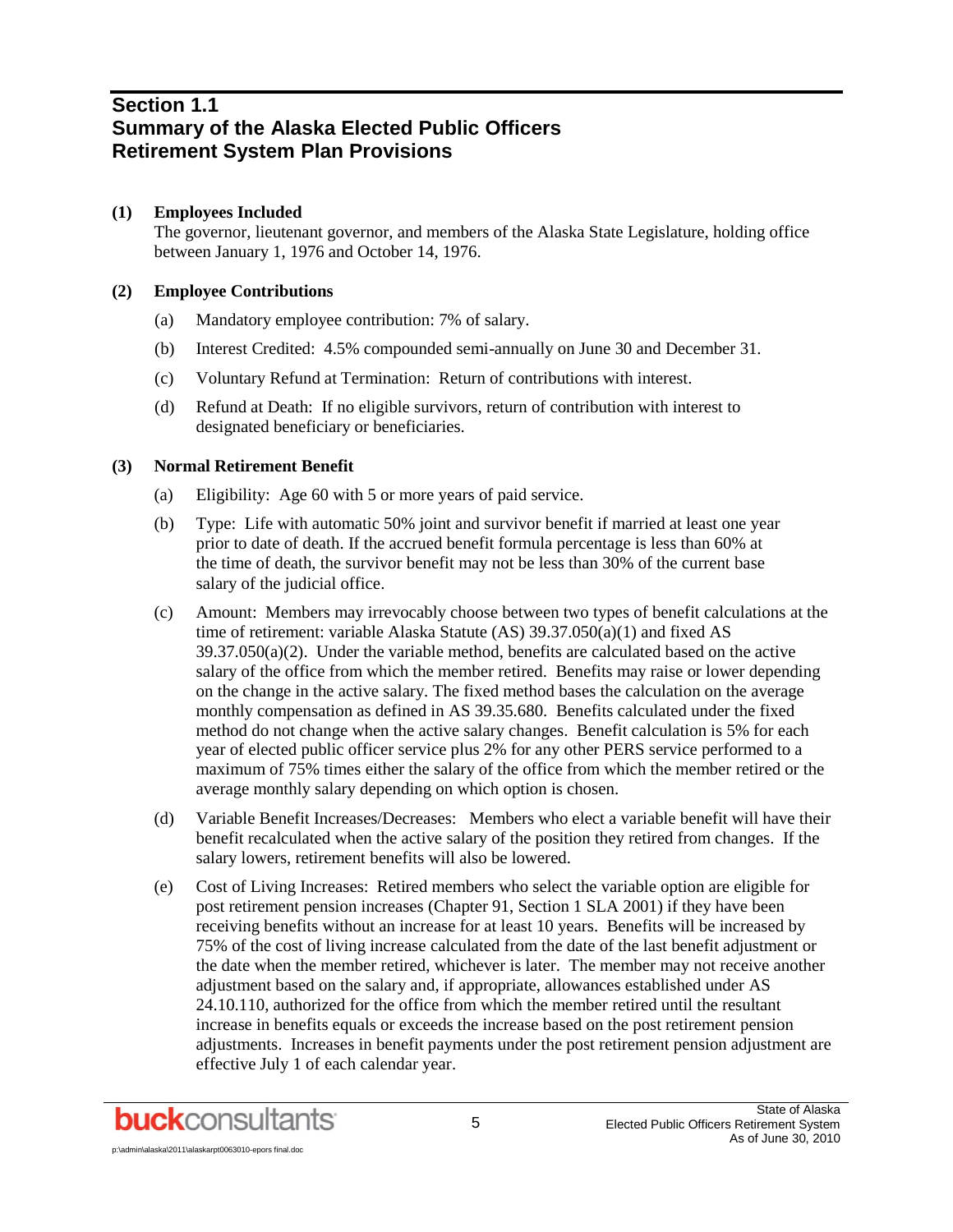### **Section 1.1 Summary of the Alaska Elected Public Officers Retirement System Plan Provisions** *(continued)*

#### **(4) Early Retirement Benefit**

- (a) Eligibility: At least age 55 with 5 or more years of paid service or any age with 20 or more years of paid service.
- (b) Type: Life benefit with automatic 50% joint and survivor benefit if married at least one year prior to date of death. If the accrued benefit formula percentage is less than 60% at the time of death, the survivor benefit may not be less than 30% of the current base salary of the judicial office.
- (c) Amount: Normal retirement benefit based on service to early retirement date reduced 0.5% per month for each month which precedes normal retirement date. Members may irrevocably choose between two types of benefit calculations at the time of retirement: variable AS  $39.37.050(a)(1)$  and fixed AS  $39.37.050(a)(2)$ . Under the variable method, benefits are calculated based on the active salary of the office from which the member retired. Benefits may raise or lower depending on the change in the active salary. The fixed method bases the calculation on the average monthly compensation as defined in AS 39.35.680. Benefits calculated under the fixed method do not change when the active salary changes. Benefit calculation is 5% for each year of elected public officer service plus 2% for any other PERS service times either the salary of the office from which the member retired or the average monthly salary depending on which option is chosen.
- (d) Variable Benefit Increases/Decreases: Members who elect a variable benefit will have their benefit recalculated when the active salary of the position they retired from changes. If the salary lowers, retirement benefits will also be lowered.
- (e) Cost of Living Increases: Retired members who select the variable option are eligible for post retirement pension increases (Chapter 91, Section 1 SLA 2001) if they have been receiving benefits without an increase for at least 10 years. Benefits will be increased by 75% of the cost of living increase calculated from the date of the last benefit adjustment or the date when the member retired, whichever is later. The member may not receive another adjustment based on the salary and, if appropriate, allowances established under AS 24.10.110, authorized for the office from which the member retired until the resultant increase in benefits equals or exceeds the increase based on the post retirement pension adjustments. Increases in benefit payments under the post retirement pension adjustment are effective July 1 of each calendar year.

#### **(5) Deferred Vested Benefit**

- (a) Eligibility: Vested with 5 or more years of paid service. Benefits may commence at Early or Normal retirement.
- (b) Type: Normal or Early retirement benefit.
- (c) Amount: Calculated in the same manner as a Normal or Early retirement benefit.
- (d) Variable Benefit Increases/Decreases: Same provisions as Normal or Early retirement.
- (e) Cost of Living Increases: Same provisions as Normal or Early retirement.

p:\admin\alaska\2011\alaskarpt0063010-epors final.do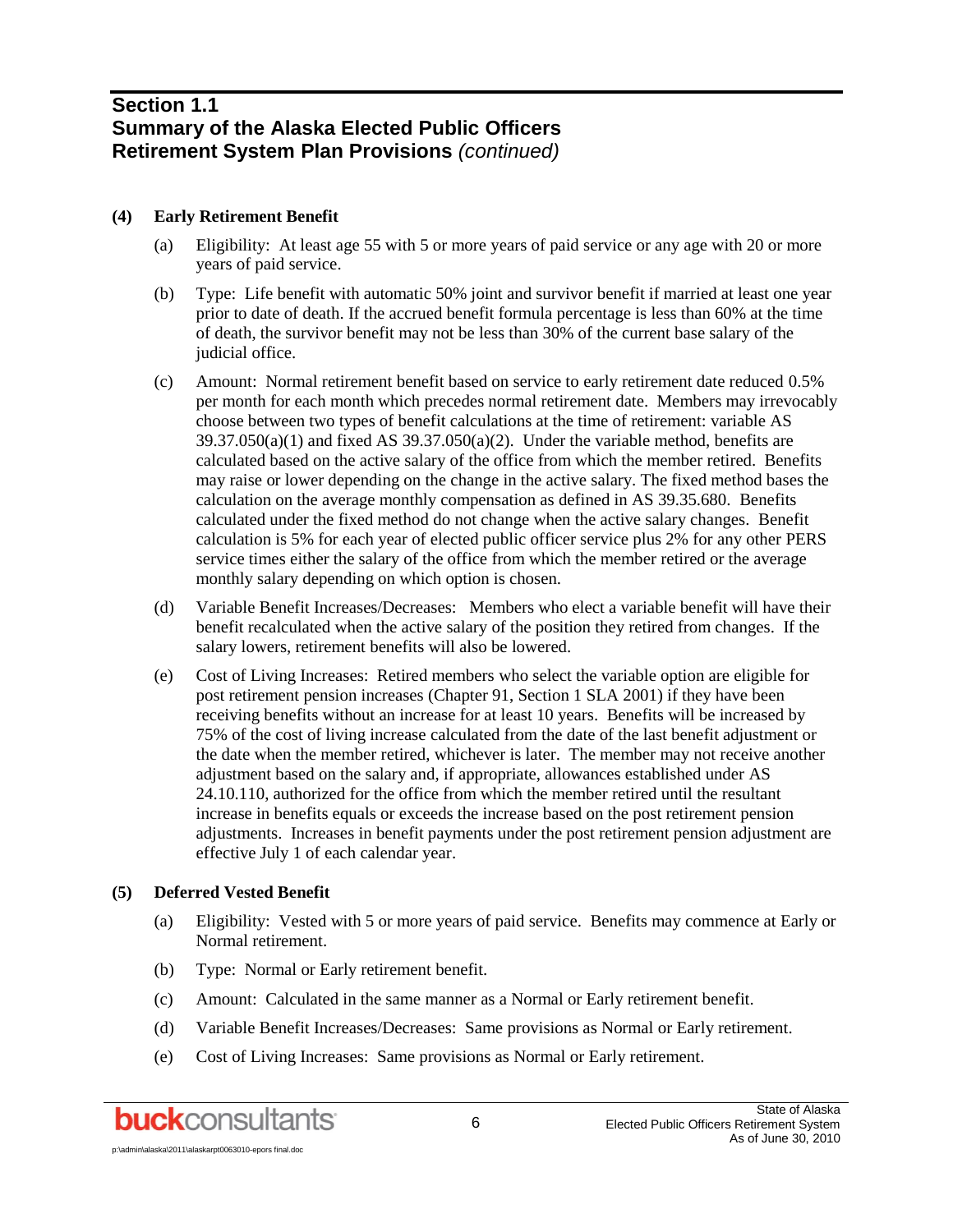# **Section 1.1 Summary of the Alaska Elected Public Officers Retirement System Plan Provisions** *(continued)*

#### **(6) Retirement for Incapacity Benefit**

- (a) Eligibility: Incapacitated from performing the duties of their position at any age with five or more years of paid service.
- (b) Type: Monthly benefit received until death.
- (c) Amount: Calculated in the same manner as a Normal retirement except benefits commence the first of the month following an approved recommendation of the review board.
- (d) Variable Benefit Increases/Decreases: Same provisions as Normal retirement.
- (e) Cost of Living Increases: Same provisions as Normal retirement.

#### **(7) Death Benefit Before Retirement**

Provided the deceased member accrued at least 2 years of credited service and had been married for at least 1 year the spouse is entitled to an automatic survivor benefit of 50% of the accrued benefit at the time of death. If the accrued benefit formula percentage is less than 60% at the time of death, the survivor benefit may not be less than 30% of the current base salary of the judicial office. If there is no surviving spouse but there are dependent children at the time of death, 50% of the above benefit may be divided in equal shares to the dependent children for the duration of their dependency. If there is no spouse or dependent children, the contribution account balance, plus interest, will be paid to the designated beneficiary or beneficiaries.

#### (**8) Medical Benefits**

Each retiree is provided with medical and prescription drug benefits with no premium payment required. These benefits are available for the lifetime of the retiree and for the lifetime of the spouse if a survivor benefit is payable. Benefits are also available to eligible dependents for the duration of their dependency.

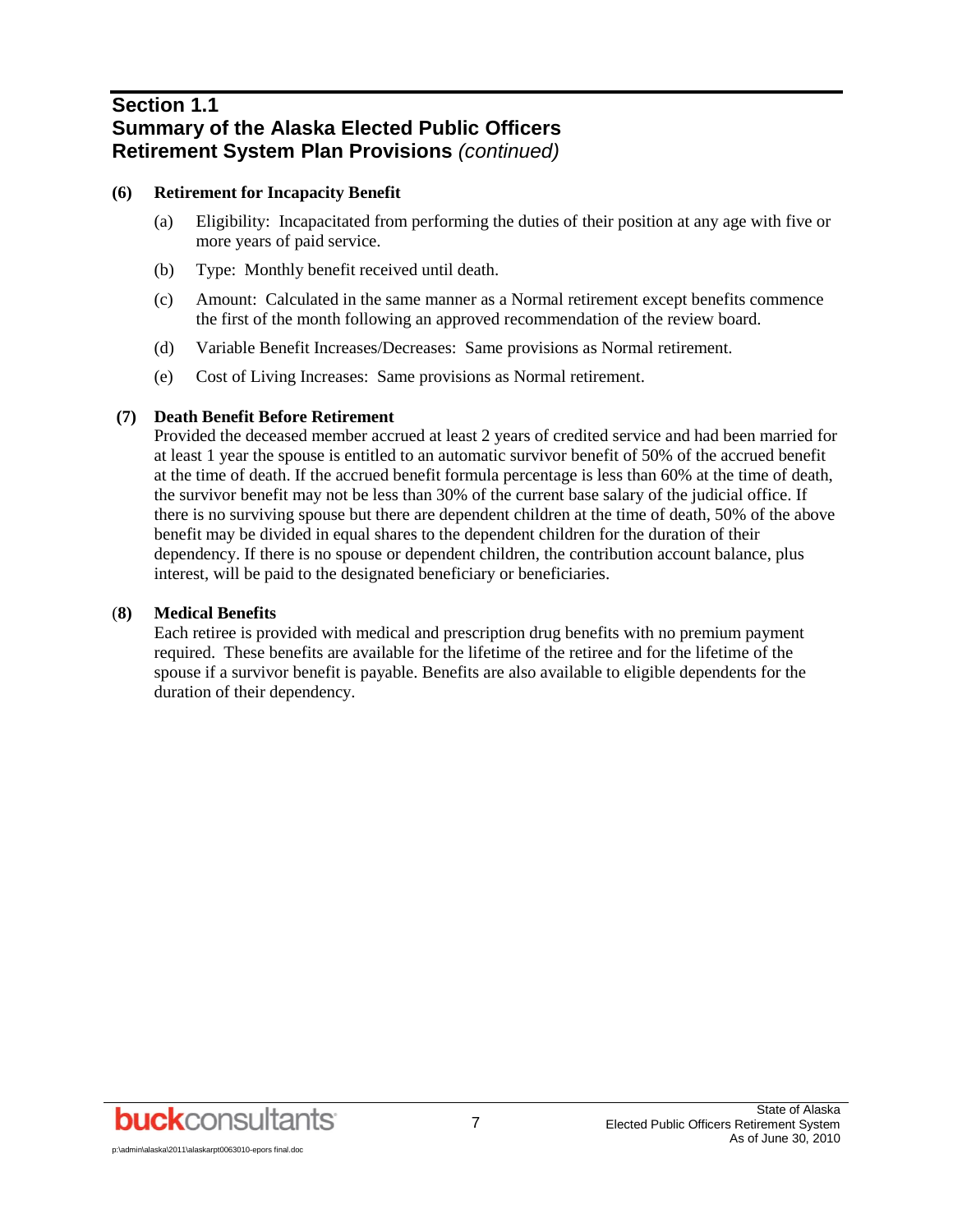# **Section 1.2 Member Census Information**

|     |                                   | As of<br>June 30, 2008 | As of<br>June 30, 2010 |
|-----|-----------------------------------|------------------------|------------------------|
|     | <b>Active Members</b>             |                        |                        |
| (1) | Number                            | $\boldsymbol{0}$       | $\boldsymbol{0}$       |
| (2) | Average Age                       | 0.00                   | 0.00                   |
| (3) | <b>Average Service Years</b>      | 0.00                   | 0.00                   |
| (4) | Average Annual Pay                | \$0                    | \$0                    |
|     | <b>Vested Terminated Members</b>  |                        |                        |
| (1) | Number                            | $\boldsymbol{0}$       | $\boldsymbol{0}$       |
| (2) | Average Age                       | 0.00                   | 0.00                   |
| (3) | <b>Average Service</b>            | 0.00                   | 0.00                   |
|     | <b>Retirees and Beneficiaries</b> |                        |                        |
| (1) | Number                            | 40 <sup>1</sup>        | 39                     |
| (2) | Average Age                       | 73.33                  | 74.75                  |
| (3) | <b>Average Monthly Benefits</b>   | \$3,506                | \$3,298                |

l

*<sup>1</sup> Note that there was one beneficiary who is receiving benefits who was first reported for the June 30, 2008 valuation.*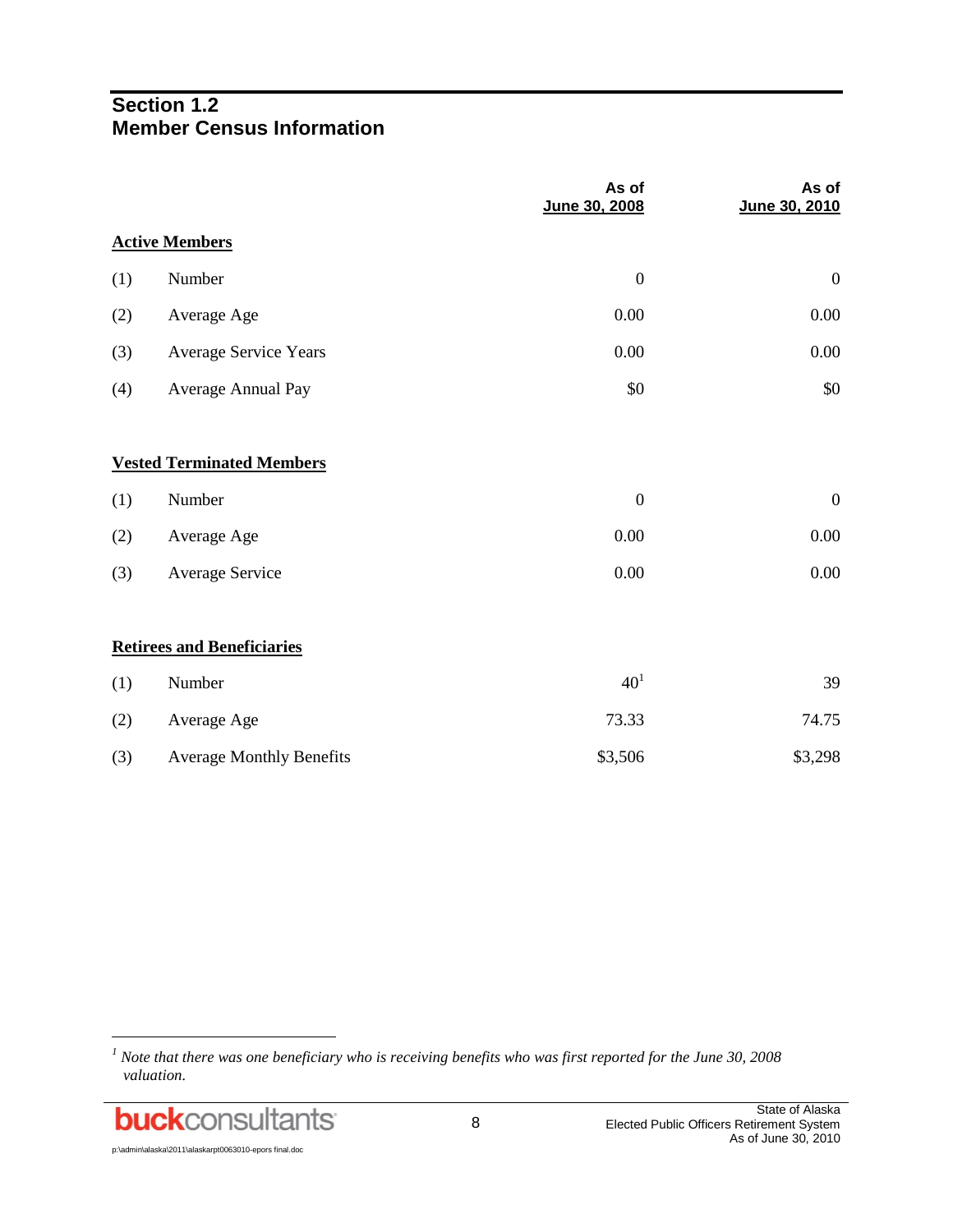# **Section 1.3 Summary of Actuarial Assumptions, Methods and Procedures**

#### *Valuation of Liabilities*

#### **A. Actuarial Method**

Entry Age Actuarial Cost Projected pension and postemployment healthcare benefits were determined using the Entry Age Actuarial Cost Method. The actuarial accrued liability for retired members and their beneficiaries currently receiving benefits was determined as the actuarial present value of the benefits expected to be paid. No future normal costs are payable for these members.

> The unfunded accrued benefit liability, including accumulated actuarial gains and losses, is amortized over 25 years on a level dollar basis. The annual required contribution will not be less than the expected benefit payments and claim costs for the upcoming year.

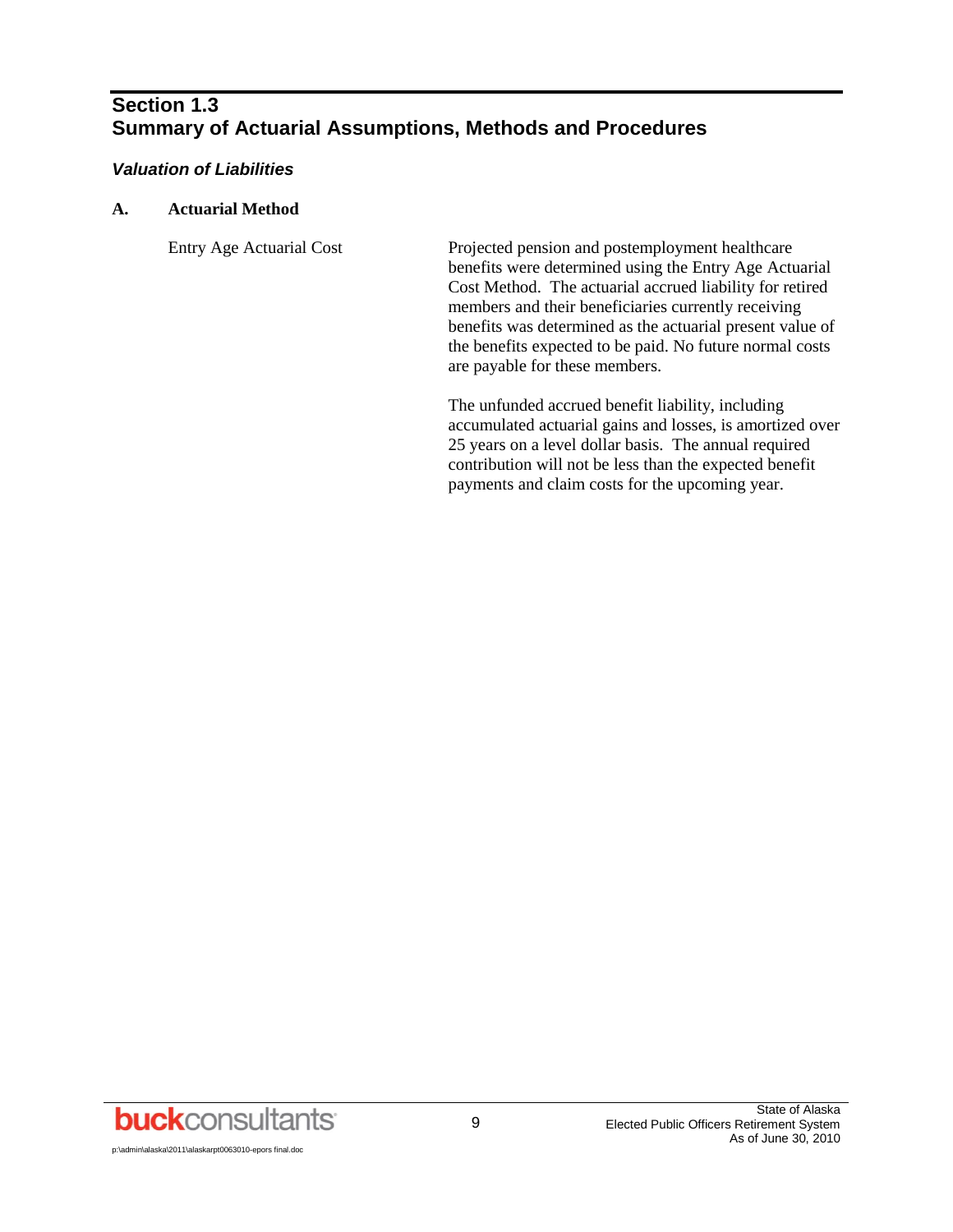# **Section 1.3 Summary of Actuarial Assumptions, Methods and Procedures** *(continued)*

#### **B. Actuarial Assumptions**

|    | 1. Investment Return /<br>Discount Rate | 4.75% per year, compounded annually, net of investment<br>expenses.                                                                                                                                        |
|----|-----------------------------------------|------------------------------------------------------------------------------------------------------------------------------------------------------------------------------------------------------------|
| 2. | <b>Inflation Rate</b>                   | 3.12% per year.                                                                                                                                                                                            |
| 3. | <b>Salary Scale</b>                     | None.                                                                                                                                                                                                      |
| 4. | Mortality                               |                                                                                                                                                                                                            |
|    | a. Post-retirement                      | 1994 Group Annuity Mortality Table, 1994 Base Year<br>without margin projected to 2013 using Projection Scale<br>AA for males and 1-year set-forward for females.                                          |
|    | b. Pre-retirement                       | None.                                                                                                                                                                                                      |
| 5. | Turnover                                | None.                                                                                                                                                                                                      |
| 6. | Retirement                              | None.                                                                                                                                                                                                      |
| 7. | Disability                              | None.                                                                                                                                                                                                      |
| 8. | Dependent Children                      | None.                                                                                                                                                                                                      |
| 9. | Spouse Assumptions                      | Members are assumed to be married at retirement.<br>Husbands are assumed to be 3 years older than their<br>wives.                                                                                          |
|    | 10. Health Benefits                     | The assumptions used to determine the cost of medical<br>benefits are exactly the same as those shown in Section<br>$2.3(C)$ of the June 30, 2010 valuation report for the<br>Teachers' Retirement System. |
|    | 11. Variable Benefit Increases          | 3.62% per year, compounded annually.                                                                                                                                                                       |

The discount rate, inflation rate, variable benefit increases, and mortality assumptions were changed effective June 30, 2010 to more accurately reflect expected experience based on a recent review of experience for the State of Alaska's retirement systems.

| <b>Valuation Asset Method</b> | Actuarial Value of Assets equals Market Value of |
|-------------------------------|--------------------------------------------------|
|                               | Assets.                                          |

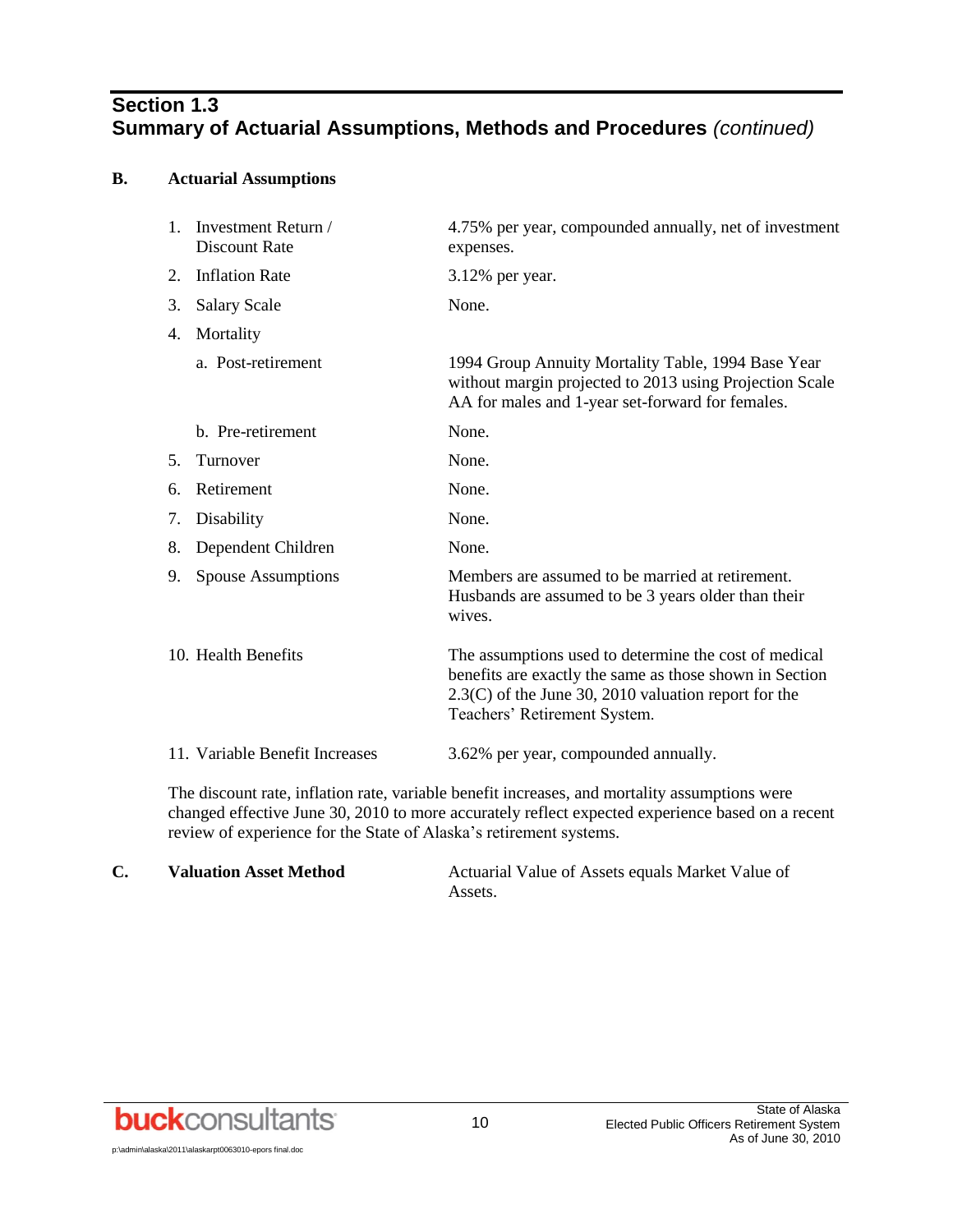# **Section 2 Valuation Results**

Section 2 sets forth the results of the actuarial valuation.

- Section 2.1 Breakdown of Actuarial Present Values as of June 30, 2010.
- Section 2.2 Calculation of Total Annual Contribution for Fiscal Year Ending June 30, 2011.
- Section 2.3 Estimated Cash Flows.

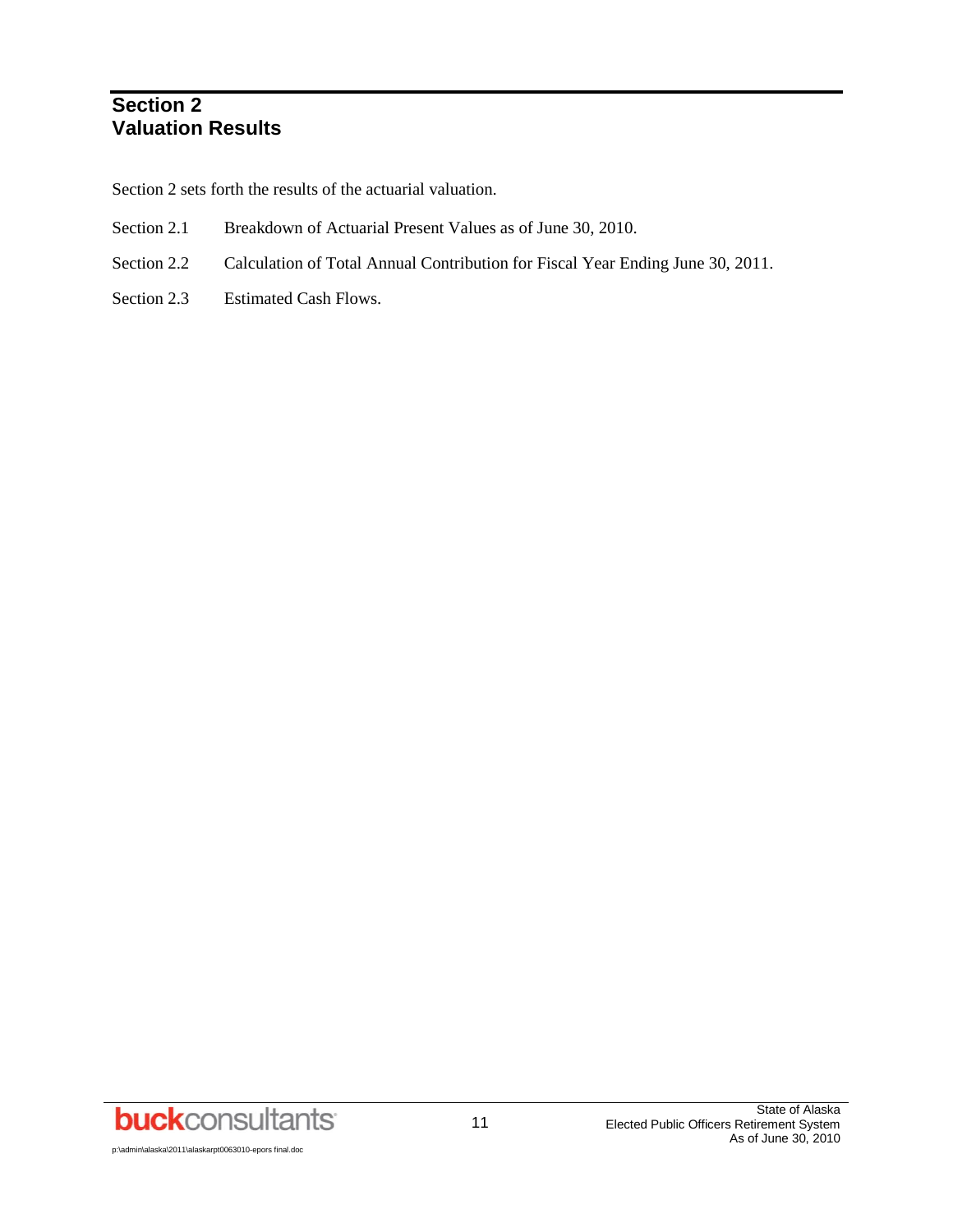# **Section 2.1 Breakdown of Actuarial Present Values as of June 30, 2010**

|                               | <b>Normal Cost</b> |                  | <b>Actuarial Accrued</b><br><b>Liability</b> |
|-------------------------------|--------------------|------------------|----------------------------------------------|
| <b>Active Participants</b>    |                    |                  |                                              |
| <b>Retirement Benefits</b>    | \$                 | $\boldsymbol{0}$ | \$<br>$\boldsymbol{0}$                       |
| <b>Health Benefits</b>        |                    | $\boldsymbol{0}$ | $\boldsymbol{0}$                             |
| Subtotal                      | \$                 | $\boldsymbol{0}$ | \$<br>$\overline{0}$                         |
| <b>Retirees and Survivors</b> |                    |                  |                                              |
| <b>Retirement Benefits</b>    |                    |                  | \$<br>19,550,666                             |
| <b>Health Benefits</b>        |                    |                  | 4,241,304                                    |
| Subtotal                      |                    |                  | \$<br>23,791,970                             |
| <b>Vested Terminations</b>    |                    |                  |                                              |
| <b>Retirement Benefits</b>    |                    |                  | \$<br>$\boldsymbol{0}$                       |
| <b>Health Benefits</b>        |                    |                  | $\boldsymbol{0}$                             |
| Subtotal                      |                    |                  | \$<br>$\boldsymbol{0}$                       |
| <b>Total</b>                  |                    |                  | \$<br>23,791,970                             |

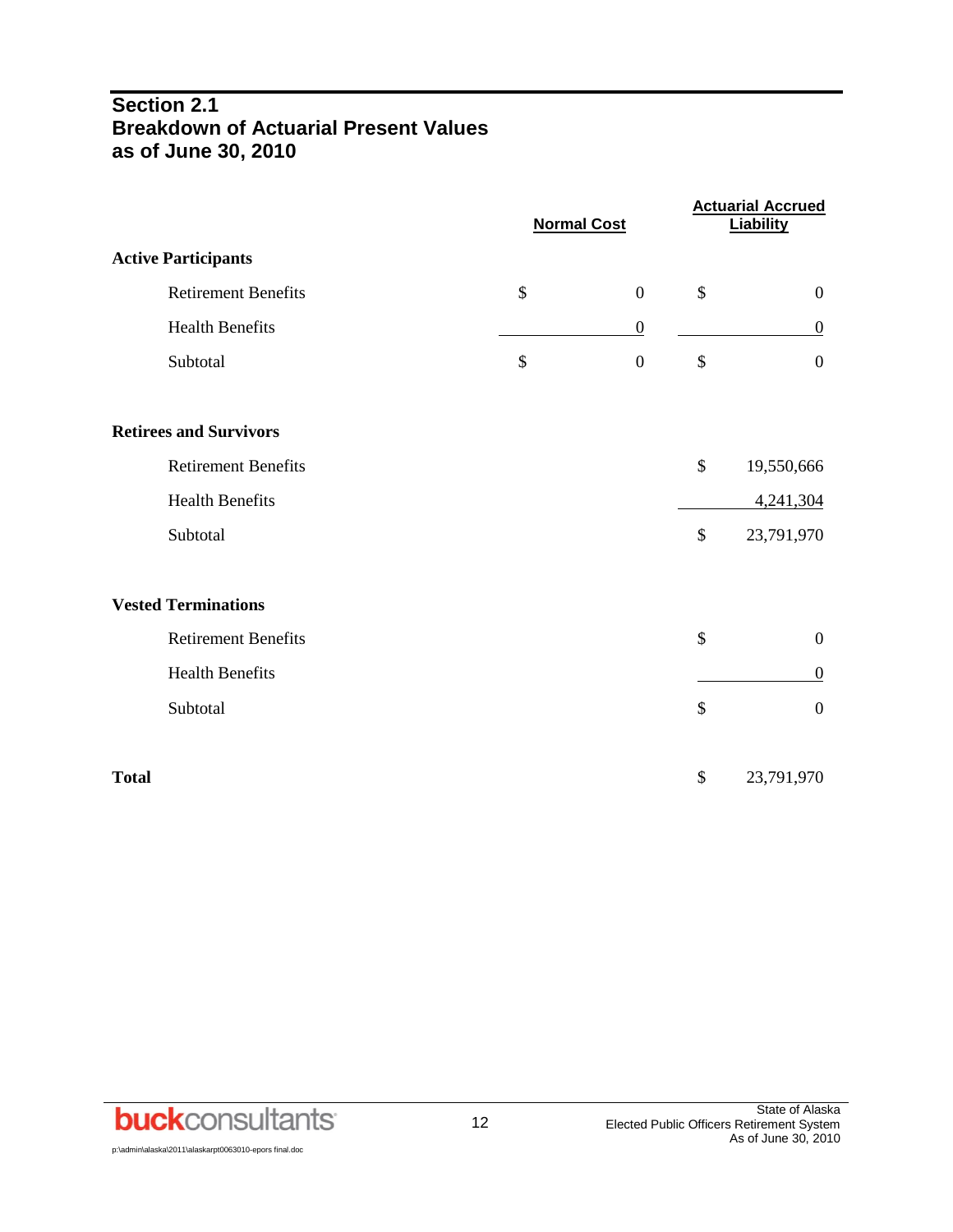# **Section 2.2 Calculation of Total Annual Contribution for Fiscal Year Ending June 30, 2011**

| (1)  | <b>Total Normal Cost</b>                                                  | \$<br>$\boldsymbol{0}$ |
|------|---------------------------------------------------------------------------|------------------------|
| (2)  | <b>Total Salaries</b>                                                     | \$<br>$\boldsymbol{0}$ |
| (3)  | <b>Expected Employee Contribution</b>                                     | \$<br>$\boldsymbol{0}$ |
| (4)  | <b>Employer Normal Cost</b><br>$[(1) - (3)]$                              | \$<br>$\overline{0}$   |
| (5)  | <b>Actuarial Accrued Liability</b>                                        | \$<br>23,791,970       |
| (6)  | Assets                                                                    | $\boldsymbol{0}$       |
| (7)  | <b>Total Unfunded Actuarial Accrued Liability</b><br>$[(5)-(6)]$          | \$<br>23,791,970       |
| (8)  | Amortization Factor (25 years at 4.75%)                                   | 15.140538              |
| (9)  | Past Service Payment<br>[(7)/(8)]                                         | \$<br>1,571,409        |
| (10) | Annual Actuarial Contribution at Beginning of Year<br>$[(4) + (9)]$       | \$<br>1,571,409        |
| (11) | Interest at 4.75%                                                         | 74,642                 |
| (12) | Annual Actuarial Contribution at End of Year<br>$[(10) + (11)]$           | \$<br>1,646,051        |
| (13) | Expected Benefit Payments and Claim Costs for the Upcoming Year           | \$<br>1,821,663        |
| (14) | <b>Annual Recommended Contribution</b><br>[Greater of $(12)$ and $(13)$ ] | \$<br>1,821,663        |
|      |                                                                           |                        |

**buck**consultants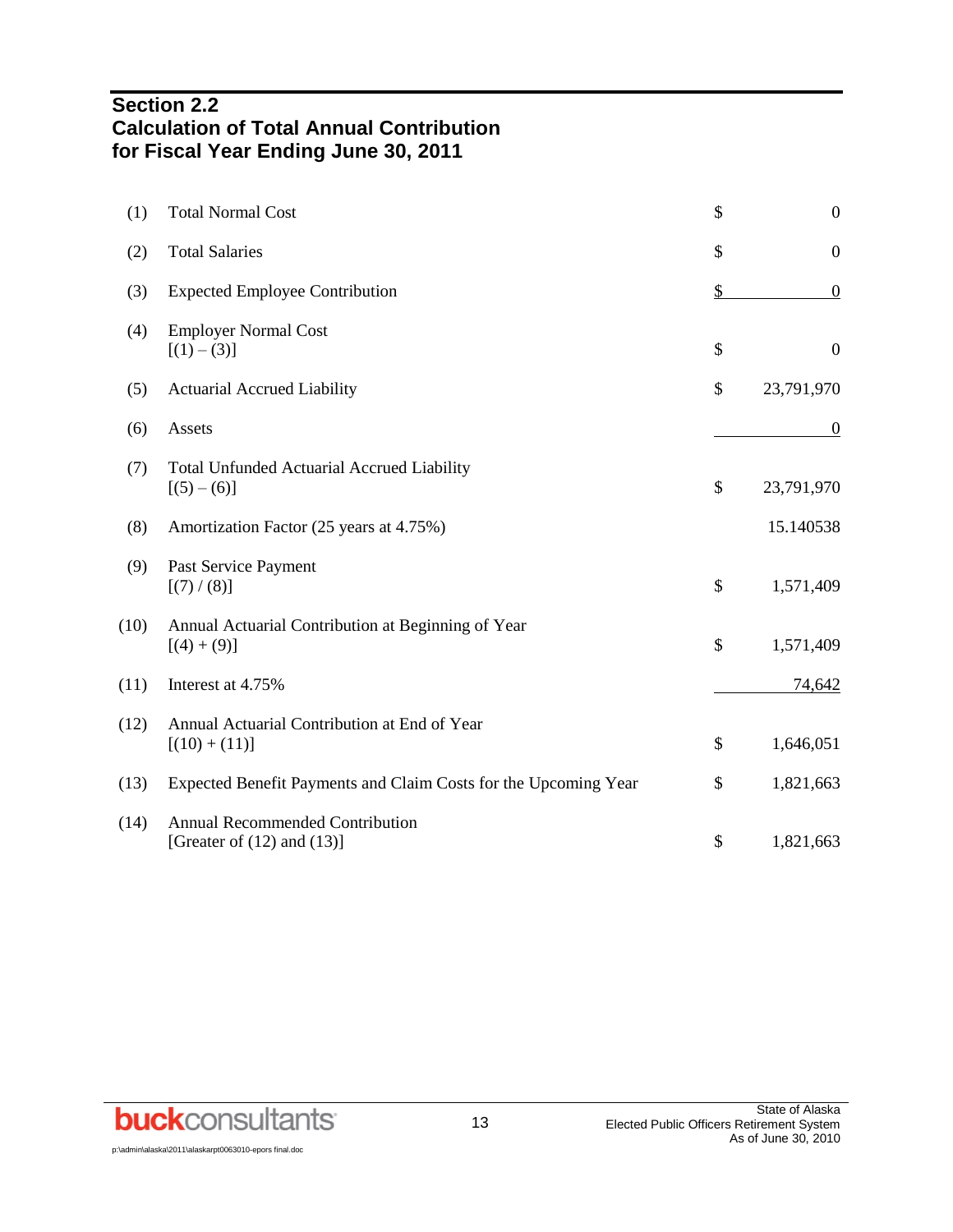# **Section 2.3 Estimated Cash Flows**

| <b>Year Starting</b><br>July 1 | <b>Annual</b><br><b>Contributions</b> | <b>Estimated Annual</b><br><b>Payments</b> |
|--------------------------------|---------------------------------------|--------------------------------------------|
| 2010                           | \$<br>0                               | \$<br>1,821,663                            |
| 2011                           | $\boldsymbol{0}$                      | 1,821,333                                  |
| 2012                           | $\boldsymbol{0}$                      | 1,807,978                                  |
| 2013                           | $\boldsymbol{0}$                      | 1,801,887                                  |
| 2014                           | $\boldsymbol{0}$                      | 1,771,448                                  |
| 2015                           | $\boldsymbol{0}$                      | 1,732,856                                  |
| 2016                           | $\boldsymbol{0}$                      | 1,706,840                                  |
| 2017                           | $\boldsymbol{0}$                      | 1,675,833                                  |
| 2018                           | $\boldsymbol{0}$                      | 1,629,207                                  |
| 2019                           | $\boldsymbol{0}$                      | 1,589,784                                  |
| 2020                           | $\boldsymbol{0}$                      | 1,548,020                                  |
| 2021                           | $\boldsymbol{0}$                      | 1,491,124                                  |
| 2022                           | $\boldsymbol{0}$                      | 1,445,753                                  |
| 2023                           | $\boldsymbol{0}$                      | 1,399,857                                  |
| 2024                           | $\boldsymbol{0}$                      | 1,353,072                                  |
| 2025                           | $\boldsymbol{0}$                      | 1,305,353                                  |
| 2026                           | $\boldsymbol{0}$                      | 1,256,747                                  |
| 2027                           | $\boldsymbol{0}$                      | 1,206,835                                  |
| 2028                           | $\boldsymbol{0}$                      | 1,155,228                                  |
| 2029                           | $\boldsymbol{0}$                      | 1,101,553                                  |
| 2030                           | $\boldsymbol{0}$                      | 1,045,692                                  |
| 2031                           | $\boldsymbol{0}$                      | 987,247                                    |
| 2032                           | $\boldsymbol{0}$                      | 926,184                                    |
| 2033                           | $\boldsymbol{0}$                      | 863,016                                    |
| 2034                           | $\boldsymbol{0}$                      | 798,133                                    |
| 2035                           | $\boldsymbol{0}$                      | 732,098                                    |
| 2036                           | $\boldsymbol{0}$                      | 666,073                                    |
| 2037                           | $\boldsymbol{0}$                      | 600,870                                    |
| 2038                           | $\boldsymbol{0}$                      | 537,158                                    |
| 2039                           | $\boldsymbol{0}$                      | 475,988                                    |
| 2040                           | $\overline{0}$                        | 418,046                                    |
| 2041                           | $\boldsymbol{0}$                      | 363,818                                    |
| 2042                           | $\overline{0}$                        | 313,710                                    |
| 2043                           | $\overline{0}$                        | 268,033                                    |
| 2044                           | $\overline{0}$                        | 226,985                                    |
| 2045                           | $\overline{0}$                        | 190,267                                    |

p:\admin\alaska\2011\alaskarpt0063010-epors final.doc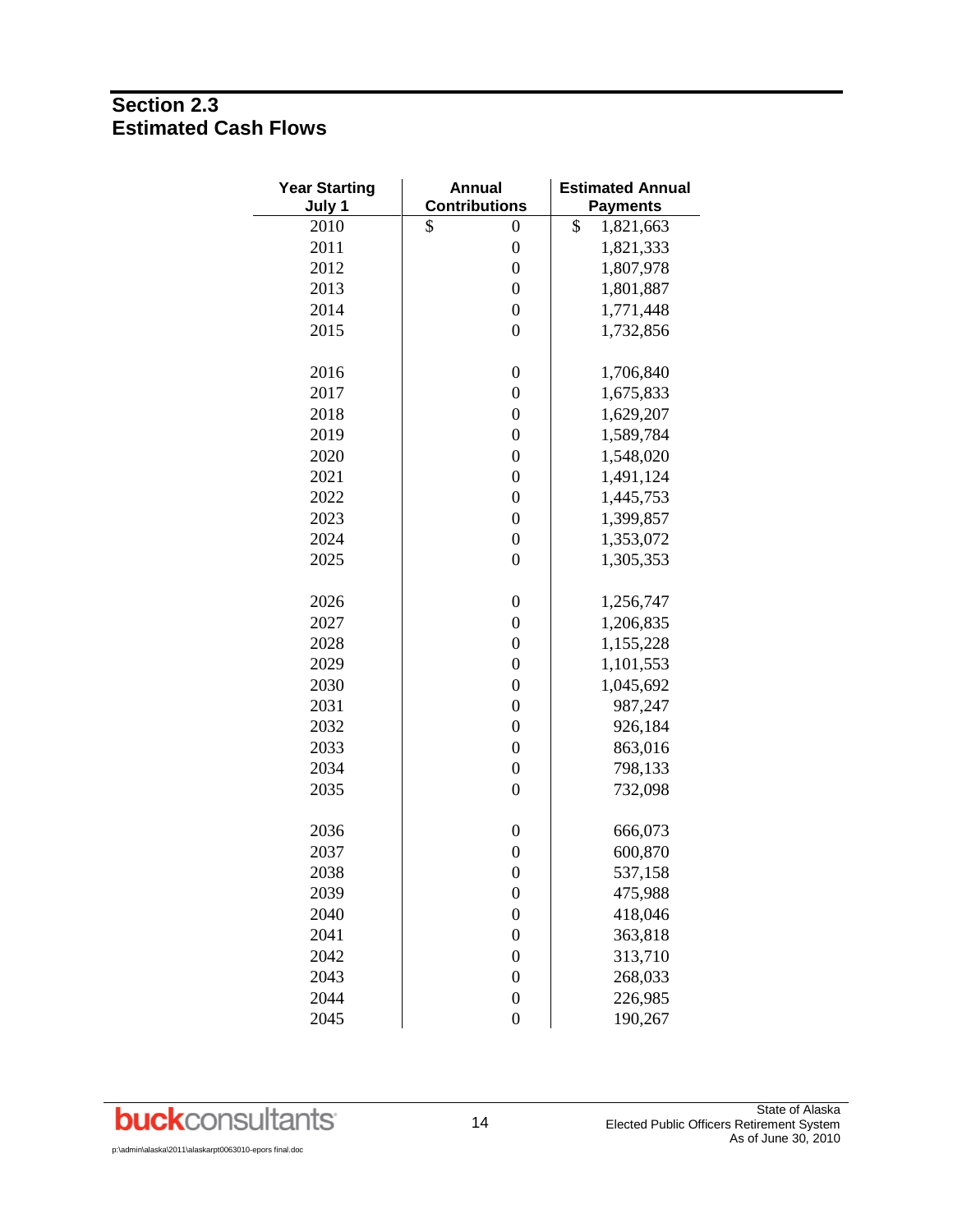# **Section 3 GASB 25 and 43 Information**

Section 3 sets forth the information required by GASB 25 and 43.

- Section 3.1 Summary of Accrued and Unfunded Actuarial Accrued Liabilities.
- Section 3.2 Schedule of Employer Contributions.
- Section 3.3 Actuarial Assumptions, Methods and Additional Information under GASB.

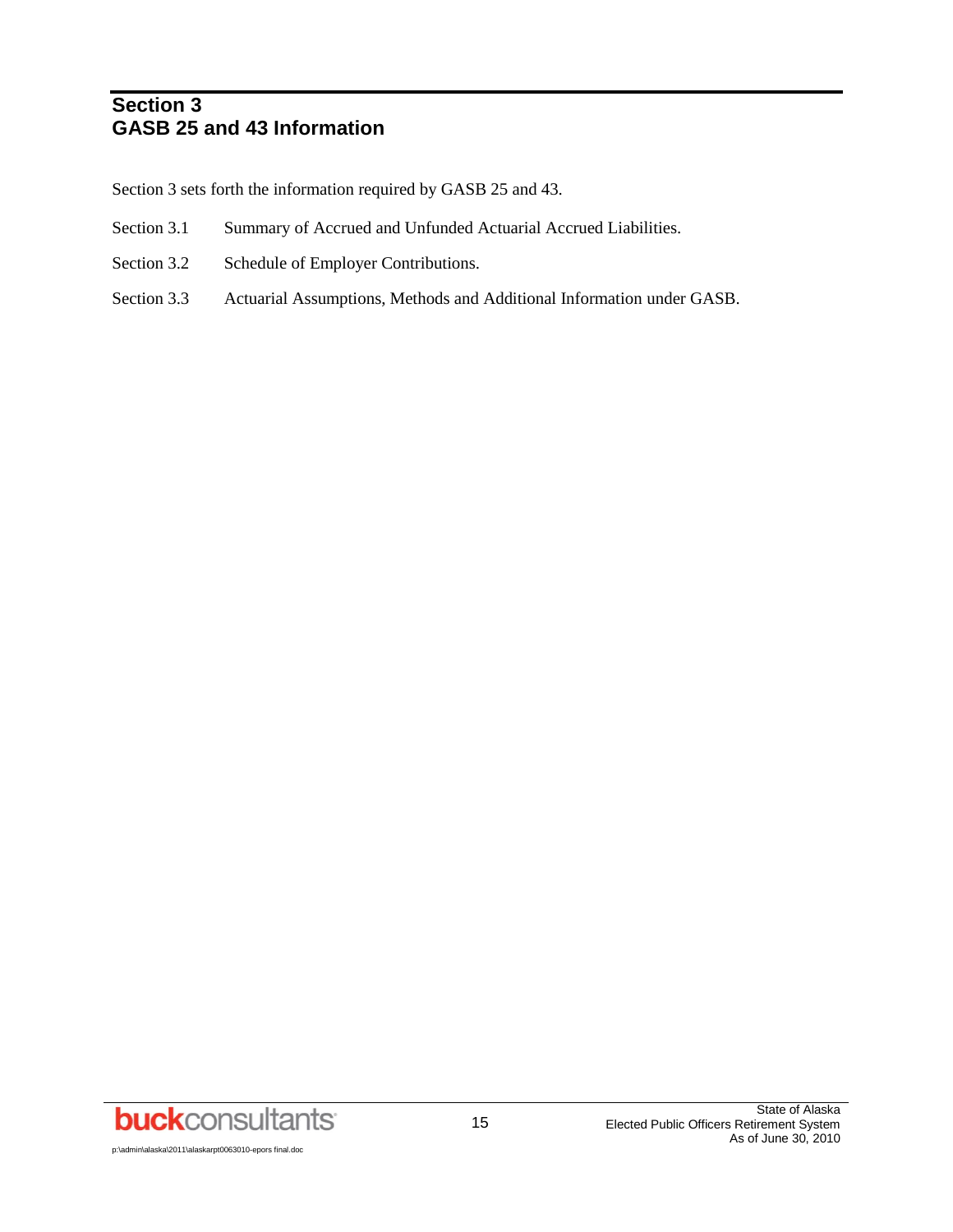# **Section 3.1 Summary of Accrued and Unfunded Accrued Liabilities**

| <b>Valuation</b><br>Date | Aggregate<br>Accrued<br>Liability | <b>Valuation</b><br>Assets | Assets as a<br>Percent of<br>Accrued<br>Liabilitv | Unfunded<br><b>Accrued</b><br>Liabilities<br>(UAL) | Annual<br><b>Active</b><br><b>Member</b><br><b>Pavroll</b> | UAL as a<br>Percent of<br><b>Annual Active</b><br><b>Member Pavroll</b> |
|--------------------------|-----------------------------------|----------------------------|---------------------------------------------------|----------------------------------------------------|------------------------------------------------------------|-------------------------------------------------------------------------|
| June 30, 2005            | \$20,028,323                      |                            | 0%                                                | \$20,028,323                                       | 160.181                                                    | 12.503.57%                                                              |

The exhibit below shows the pension disclosure under GASB No. 25.

| <b>Valuation</b><br><b>Date</b> | Aggregate<br><b>Accrued</b><br>Liability | <b>Valuation</b><br><b>Assets</b> | Assets as a<br>Percent of<br>Accrued<br>Liability | <b>Unfunded</b><br>Accrued<br>Liabilities<br>(UAL) | Annual<br><b>Active</b><br><b>Member</b><br><b>Pavroll</b> | UAL as a<br>Percent of<br><b>Annual Active</b><br><b>Member Payroll</b> |
|---------------------------------|------------------------------------------|-----------------------------------|---------------------------------------------------|----------------------------------------------------|------------------------------------------------------------|-------------------------------------------------------------------------|
| June 30, 2006                   | \$16,264,560                             | \$                                | 0%                                                | \$16,264,560                                       | \$<br>93.576                                               | 17,381.12%                                                              |
| June 30, 2008                   | \$22,194,484                             | \$                                | 0%                                                | \$22,194,484                                       | \$                                                         | N/A                                                                     |
| June 30, 2010                   | 19,550,666                               | \$                                | 0%                                                | 19,550,666                                         | \$                                                         | N/A                                                                     |

The exhibit below shows the postemployment healthcare disclosure without regard to the Medicare Part D subsidy under GASB No. 43.

| <b>Valuation</b><br><b>Date</b> | Aggregate<br>Accrued<br>Liability | <b>Valuation</b><br><b>Assets</b> | Assets as a<br>Percent of<br>Accrued<br>Liability | <b>Unfunded</b><br>Accrued<br>Liabilities<br>(UAL) | Annual<br><b>Active</b><br><b>Member</b><br><b>Pavroll</b> | UAL as a<br>Percent of<br><b>Annual Active</b><br><b>Member Payroll</b> |
|---------------------------------|-----------------------------------|-----------------------------------|---------------------------------------------------|----------------------------------------------------|------------------------------------------------------------|-------------------------------------------------------------------------|
| June 30, 2006                   | 2.982.910                         | \$                                | 0%                                                | 2.982.910                                          | \$<br>93.576                                               | 3.187.69%                                                               |
| June 30, 2008                   | 5.168.446                         | \$                                | 0%                                                | 5.168.446                                          | \$                                                         | N/A                                                                     |
| June 30, 2010                   | 4.707.442                         | \$                                | 0%                                                | 4.707.442                                          | \$                                                         | N/A                                                                     |

This is the first valuation completed since GASB 25 was adopted.

l